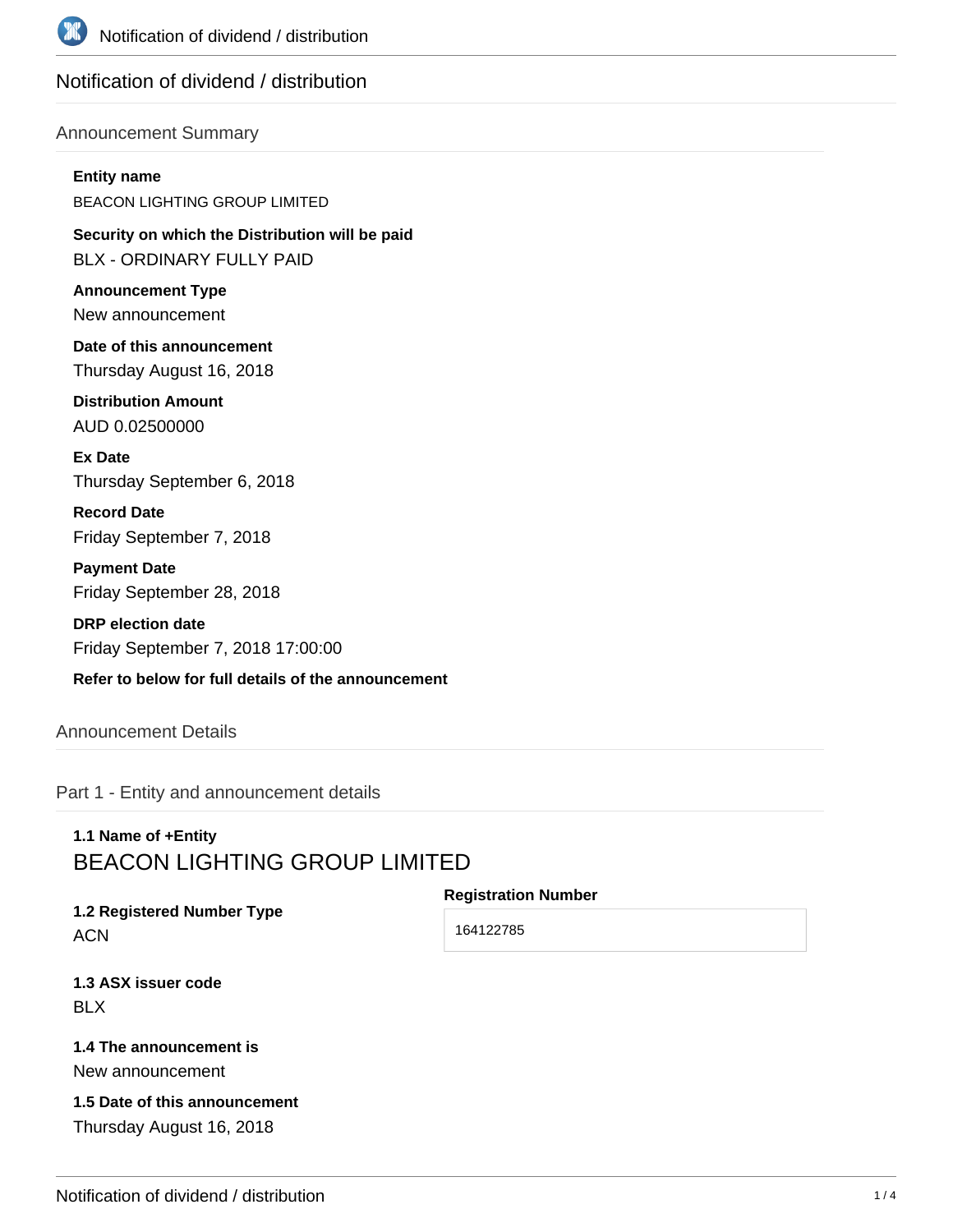

Notification of dividend / distribution

**1.6 ASX +Security Code** BLX

**ASX +Security Description** ORDINARY FULLY PAID

Part 2A - All dividends/distributions basic details

**2A.1 Type of dividend/distribution**

**Ordinary** 

**2A.2 The Dividend/distribution:** relates to a period of six months

**2A.3 The dividend/distribution relates to the financial reporting or payment period ending ended/ending (date)**

Sunday June 24, 2018

**2A.4 +Record Date** Friday September 7, 2018

**2A.5 Ex Date** Thursday September 6, 2018

**2A.6 Payment Date** Friday September 28, 2018

**2A.7 Are any of the below approvals required for the dividend/distribution before business day 0 of the timetable?**

- **Security holder approval**
- **Court approval**
- **Lodgement of court order with +ASIC**
- **ACCC approval**
- **FIRB approval**
- **Another approval/condition external to the entity required before business day 0 of the timetable for the dividend/distribution.**

No

**2A.8 Currency in which the dividend/distribution is made ("primary currency")** AUD - Australian Dollar

**2A.9 Total dividend/distribution payment amount per +security (in primary currency) for all**

**dividends/distributions notified in this form**

AUD 0.02500000

**2A.10 Does the entity have arrangements relating to the currency in which the dividend/distribution is paid to securityholders that it wishes to disclose to the market?** No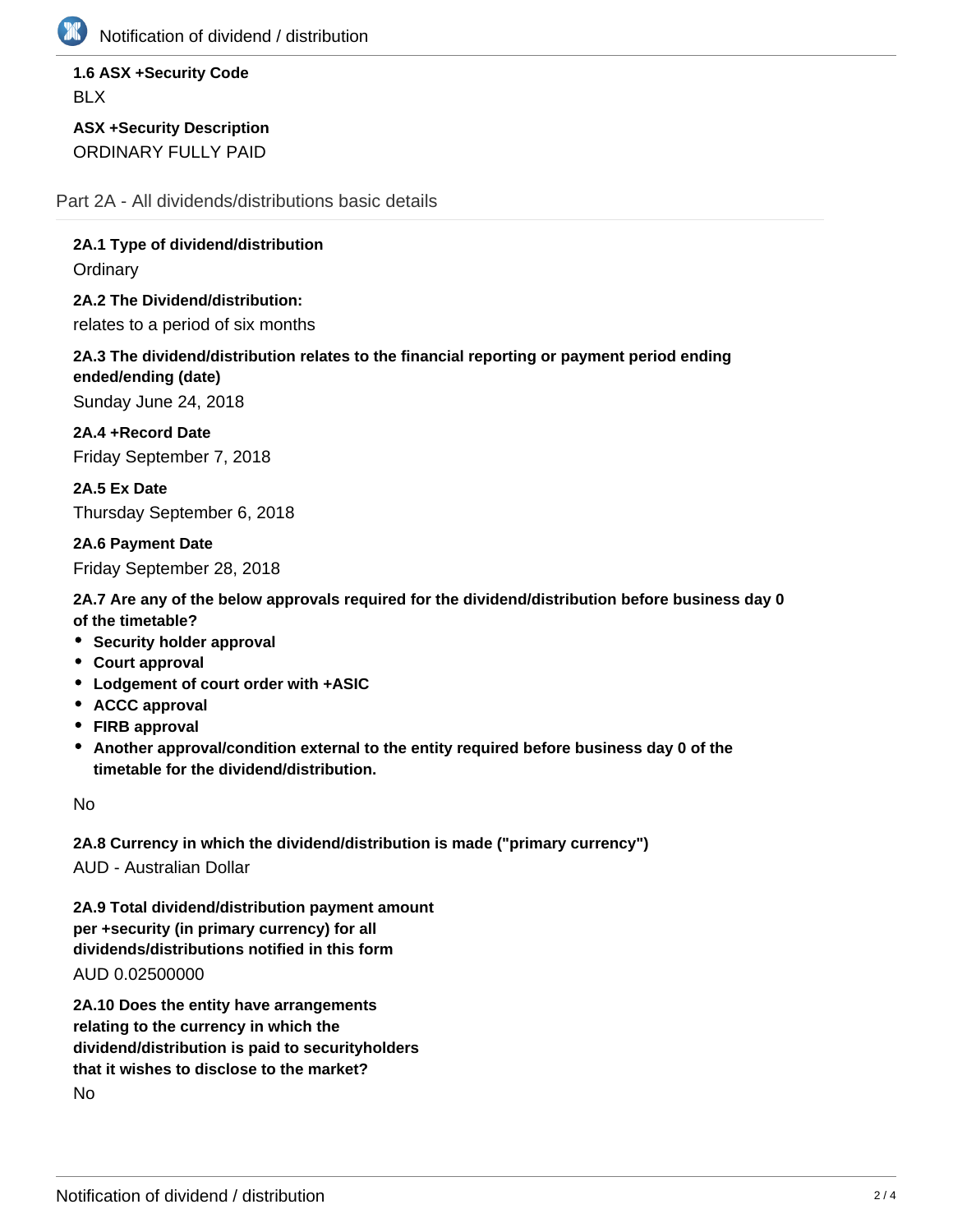| (K)<br>Notification of dividend / distribution                                                                                                               |                                                                                      |
|--------------------------------------------------------------------------------------------------------------------------------------------------------------|--------------------------------------------------------------------------------------|
| 2A.11 Does the entity have a securities plan for<br>dividends/distributions on this +security?<br>We have a Dividend/Distribution Reinvestment<br>Plan (DRP) |                                                                                      |
| 2A.11a If the +entity has a DRP, is the DRP<br>applicable to this dividend/distribution?<br>Yes                                                              | 2A.11a(i) DRP Status in respect of this<br>dividend/distribution<br><b>Full DRP</b>  |
| 2A.12 Does the +entity have tax component<br>information apart from franking?<br>No                                                                          |                                                                                      |
| Part 3A - Ordinary dividend/distribution                                                                                                                     |                                                                                      |
| 3A.1 Is the ordinary dividend/distribution<br>estimated at this time?<br>No                                                                                  | 3A.1a Ordinary dividend/distribution estimated<br>amount per +security<br><b>AUD</b> |
| 3A.1b Ordinary Dividend/distribution amount per<br>security<br>AUD 0.02500000                                                                                |                                                                                      |
| 3A.2 Is the ordinary dividend/distribution<br>franked?<br>Yes                                                                                                | 3A.2a Is the ordinary dividend/distribution fully<br>franked?<br>Yes                 |
| 3A.3 Percentage of ordinary<br>dividend/distribution that is franked<br>100.0000 %                                                                           | 3A.3a Applicable corporate tax rate for franking<br>credit (%)<br>30.0000 %          |
| 3A.4 Ordinary dividend/distribution franked<br>amount per +security<br>AUD 0.02500000                                                                        | 3A.5 Percentage amount of dividend which is<br>unfranked<br>0.0000 %                 |
| 3A.6 Ordinary dividend/distribution unfranked<br>amount per +security excluding conduit foreign<br>income amount<br>AUD 0.00000000                           |                                                                                      |
| 3A.7 Ordinary dividend/distribution conduit<br>foreign income amount per security<br>AUD 0.00000000                                                          |                                                                                      |
| Part 4A - +Dividend reinvestment plan (DRP)                                                                                                                  |                                                                                      |
| 4A.1 What is the default option if +security holders do not indicate whether they want to<br>participate in the DRP?                                         |                                                                                      |

Do not participate in DRP (i.e. cash payment)

**4A.2 Last date and time for lodgement of election notices to share registry under DRP** Friday September 7, 2018 17:00:00

**4A.3 DRP discount rate** 5.0000 %